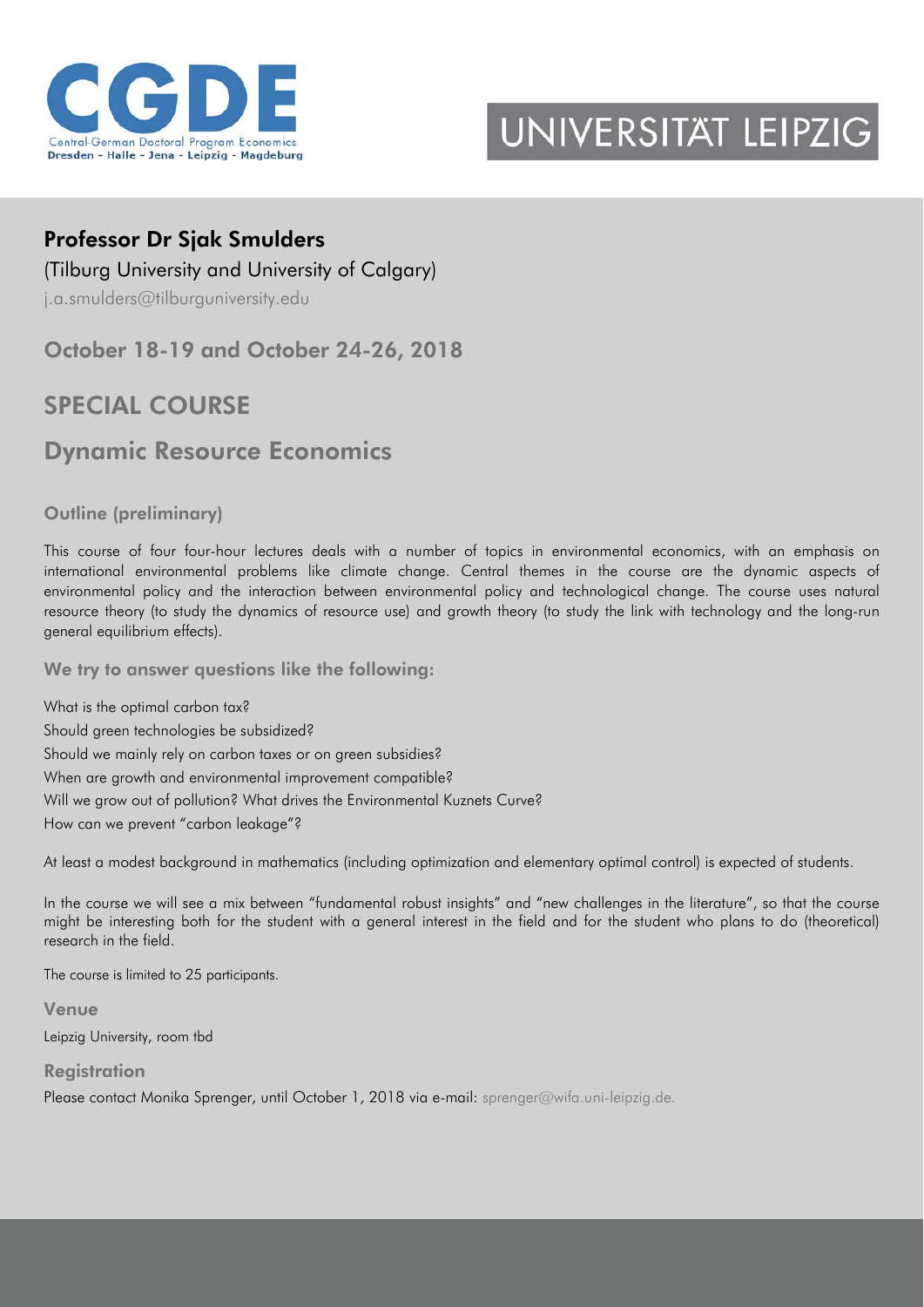Time Schedule Thursday, 18th 8:30 – 10:00 (2 x 45 min) Break: 30 min 10:20 – 12:00 (2 x 45 min) Break: 75 min 13:15 – 14:45 (2 x 45 min) Friday, 19th 9:30 – 11:00 (2 x 45 min) Break: 30 min 11:30 – 13:00 (2 x 45 min) Break: 90 min 14:30 – 16:00 (2 x 45 min) Wednesday, 24th 9:00 – 10:30 (2 x 45 min) (Room I 411) Break: 30 min 11:00 – 12:30 (2 x 45 min) (Room I 411) Break: 60 min 13:30 – 15:00 (2 x 45 min) Tutorial (Seminar room 16)

Thursday, 25th 8:30 – 10:00 (2 x 45 min) Break: 30 min 10:20 – 12:00 (2 x 45 min) Break: 75 min 13:15 – 14:45 (2 x 45 min)

Friday, 26th 9:30 – 11:00 (2 x 45 min) Break: 30 min 11:30 – 13:00 (2 x 45 min) Break: 90 min 14:30 – 16:00 (2 x 45 min)

Reading list

(\*The asterisks indicate main articles)

1. Environmental policy and technology

\*Goulder, L. and K. Mathai. 2000. "Optimal CO2 abatement in the presence of induced technological change", Journal of Environmental Economics and Management 39, 1-38.

\*Requate, T. and W. Unold (2003) "Environmental policy incentives to adopt advanced abatement technology: Will the true ranking please stand up?" European Economic Review 47, 125-146.

\*Smulders, Sjak and Corrado Di Maria. 2012. "Endogenous Technological Change and the Cost of Environmental Policy". CESIfo working paper.

Reichenbach, Johanna and Till Requate. 2012. "Subsidies for renewable energies in the presence of learning effects and market power". Resource and Energy Economics, 34, 236-254.

2. Environment and (limits to) growth

a. Limits to growth

Brock, William A. and M. Scott Taylor (2005) "Economic Growth and the Environment: A review of theory and empirics" in: Philippe Aghion and Steven N. Durlauf (eds) Handbook of Economic Growth, Volume 1B. Amsterdam: Elsevier.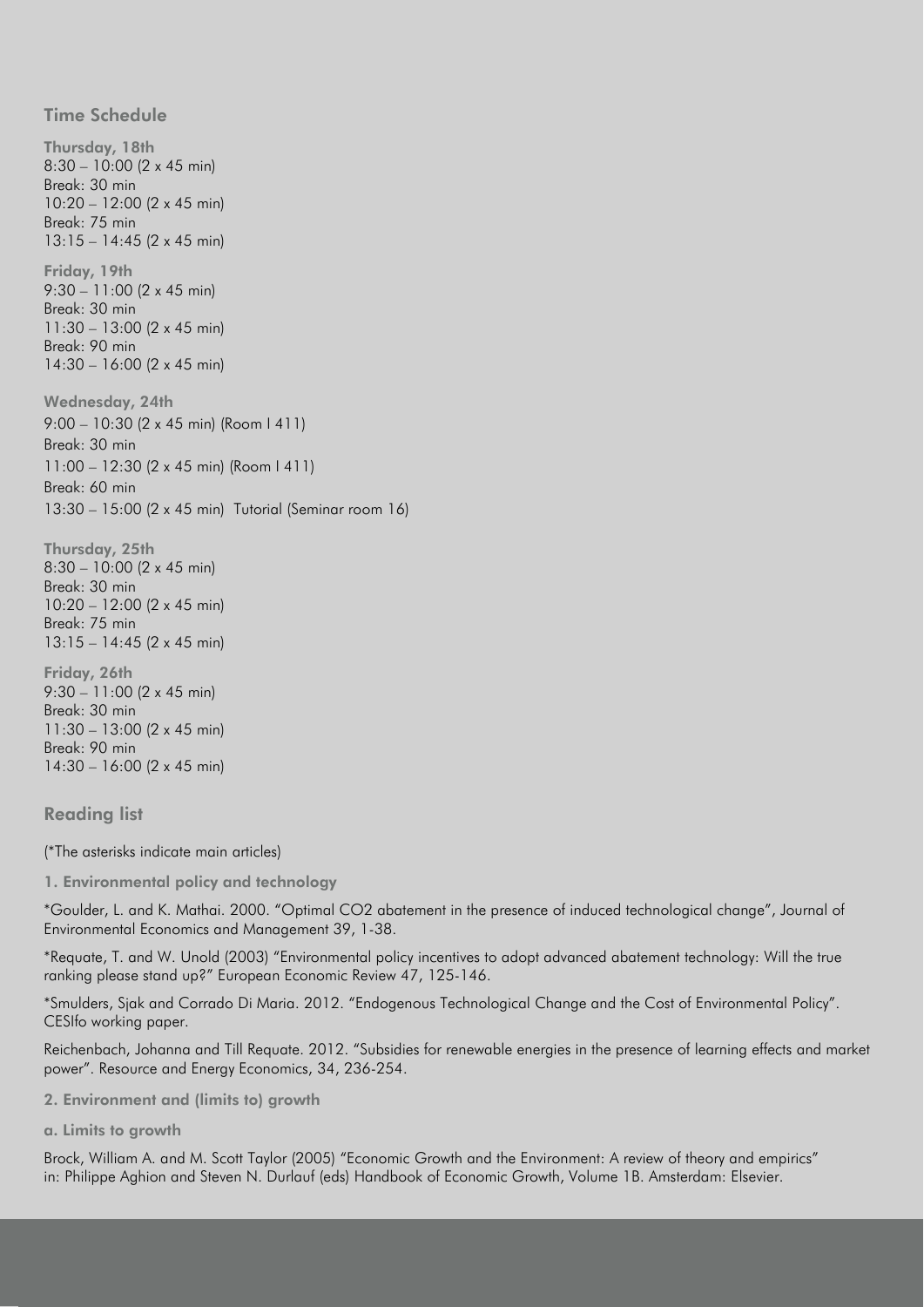Groth, Christian. 2007. "A New-Growth Perspective on Non-renewable Resources" in: Bretschger and Smulders (eds) Sustainable resource use and economic dynamics. Dordrecht: Springer/Kluwer. [available at [https://link.springer.com/chapter/10.1007/978-](https://link.springer.com/chapter/10.1007/978-1-4020-6293-3_7) [1-4020-6293-3\\_7\]](https://link.springer.com/chapter/10.1007/978-1-4020-6293-3_7)

b. Directed Technical change

\*Acemoglu, D., P. Aghion, L. Bursztyn, and D.Hemous. 2012. "The environment and directed technical change." American Economic Review 102, 131-166. [available at [http://www.anderson.ucla.edu/faculty/leonardo.bursztyn/AABH\\_AER.pdf\]](http://www.anderson.ucla.edu/faculty/leonardo.bursztyn/AABH_AER.pdf)

Di Maria, Corrado, Edwin van der Werf, 2008. "Carbon leakage revisited: unilateral climate policy with directed technical change," Environmental & Resource Economics, 39(2), 55-74.

Di Maria, C., and S. Smulders. 2004. 'Trade pessimists vs technology optimists: Induced technical change and pollution havens.' Advances in Economic Analysis and Policy. 4(2), 7.

c. Pollution-GDP dynamics (and the Environmental Kuznets Curve)

Brock, William A. and M. Scott Taylor. 2010. "The Green Solow Model." Journal of Economic Growth.

\*Cherniwchan, Jevan. 2012. "Economic Growth, Industrialization, and the Environment", Resource and Energy Economics doi:10.1016/j.reseneeco.2012.04.004

Ordas Criado, C., S. Valente, T. Stengos. 2011. "Growth and pollution convergence: Theory and evidence." Journal of Environmental Economics and Management 62, 199-214.

d. Climate disasters and growth

Van der Ploeg, R. and A. de Zeeuw. 2014. "Climate Tipping and Economic Growth: Precautionary Saving and the Social Cost of Carbon"

3. Climate policy and depletion: Too much oil?

a. Non-renewable resources

\*Heal, G.M. (1976), "The relationship between price and extraction cost for a resource with a backstop technology", Bell Journal of Economics 7 (Autumn), 371-378.

\*Lin, C. and G. Wagner. 2007. "Steady state growth in a Hotelling model of resource extraction" Journal of Environmental Economics and Management 54, 68-83.

Hart, Rob and Daniel Spiro. 2011. "The elephant in Hotelling's room" Energy Policy 39, 7834-7838.

Golosov, Mikhail, John Hassler, Per Krusell, Aleh Tsyvinski. 2014. "Optimal Taxes on Fossil Fuel in General Equilibrium" Econometrica 82, 41-88.

Andre, F.J. and S. Smulders. 2014. Fueling growth when oil peaks: Directed technological change and the limits to efficiency. European Economic Review (forthcoming).

b. The green paradox, announcement effects, and implementation lags.

Sinn, H.-W., 2008. "Public policies against global warming: a supply side approach." Int Tax Public Finance 15: 360-394.

\*Van der Ploeg, F., and C. Withagen. 2012. "Is there really a green paradox?". Journal of Environmental Economics and Management 64, 342-363.

Gerlagh, Reyer. 2010. "Too much oil." CESifo Economic Studies, doi:10.1093/cesifo/ifq004

Harstad, Bard. 2012 "Buy Coal! A Case for Supply-Side Environmental Policy" Journal of Political Economy 120, 77-115. [also available at [http://www.kellogg.northwestern.edu/faculty/harstad/htm/deposits.pdf\]](http://www.kellogg.northwestern.edu/faculty/harstad/htm/deposits.pdf)

c. Biofuels and Renewables

Van der Ploeg and Withagen. 2014. "Growth, Renewables and the Optimal Carbon Tax" International Economic Review 55 (1) 283-311.

\*Hassler, J. and H.-W. Sinn (2012). "Fossile Episode" CEPR discussion paper 9256.

Ujjayant N. Chakravorty, Marie-Helene Hubert and Beyza Ural Marchand, 2012. "Food for Fuel: The Effect of U.S. Energy Policy on Indian Poverty"[available at: [https://works.bepress.com/chakravorty/\]](https://works.bepress.com/chakravorty/)